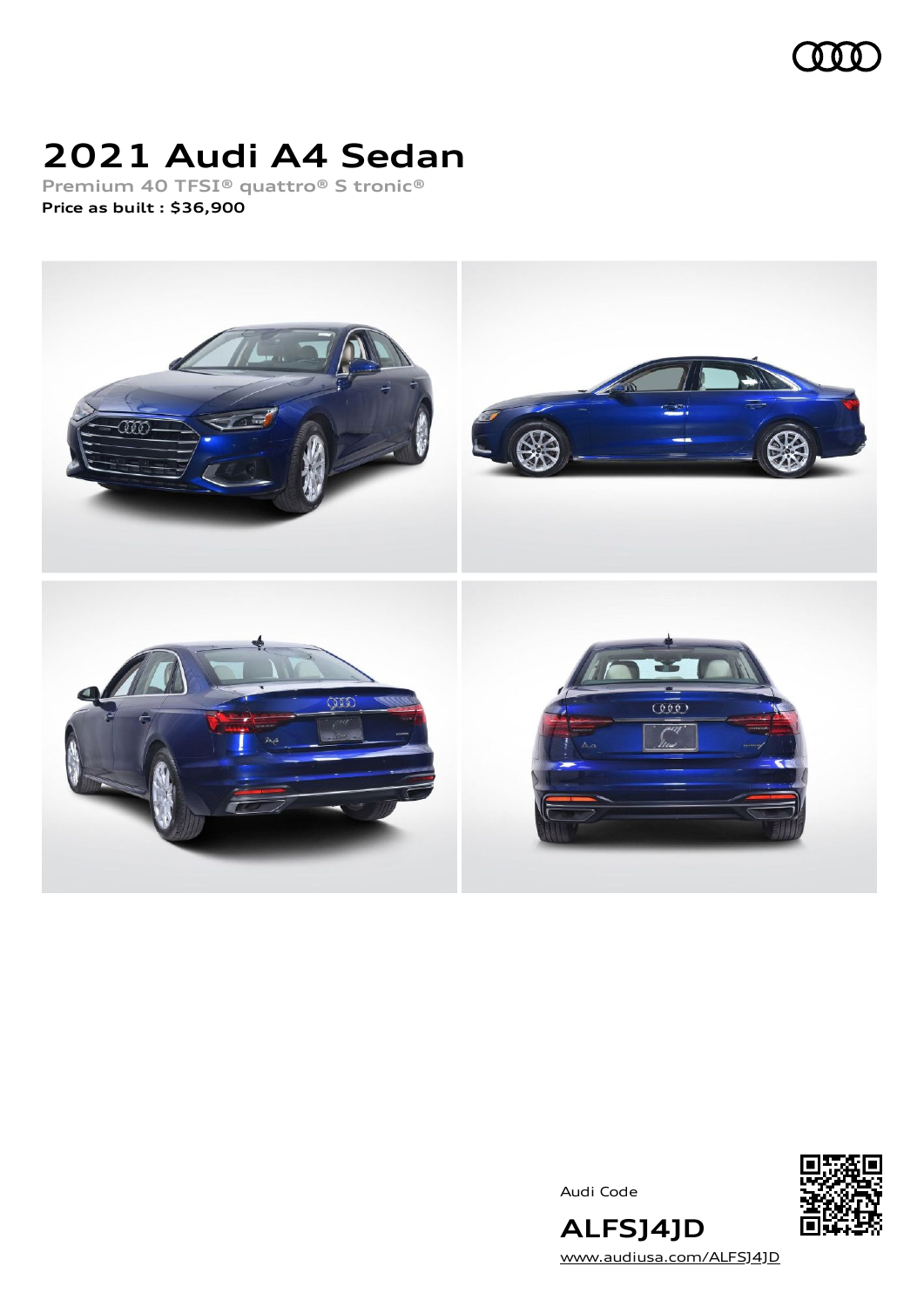# **Summary**

**Audi 2021 Audi A4 Sedan** Premium 40 TFSI® quattro® S tronic®

**Price as buil[t](#page-10-0)** \$36,900

### **Exterior colour**

Navarra Blue metallic

#### **Interior colour**

| Seats     | Atlas Beige                                       |
|-----------|---------------------------------------------------|
| Dashboard | Black-Atlas Beige                                 |
| Carpet    | Black                                             |
| Headliner | Black (45 TFSI®) / Beige (40<br>TFSI <sup>®</sup> |

#### **Technical Specifications**

| Engine type                  | 2.0-liter four-cylinder                              |
|------------------------------|------------------------------------------------------|
| stroke                       | Displacement/Bore and $1,984/82.5 \times 92.8$ cc/mm |
| Max. output                  | 201 HP                                               |
| Torque                       | 236 lb-ft@rpm                                        |
| Top track speed              | 130 mph $1$                                          |
| Acceleration (0 - 60<br>mph) | 6.3 seconds                                          |
| Recommended fuel             | Premium                                              |



### **Further Information**

| Warranty        |             |
|-----------------|-------------|
|                 | No          |
| Mileage         | 7,312 miles |
| Type of vehicle | Used car    |
|                 |             |

#### **Audi Code** ALFSJ4JD

**Your configuration on www.audiusa.com** [www.audiusa.com/ALFSJ4JD](https://www.audiusa.com/ALFSJ4JD)

**Commission number** 4ed3a9440a0e09a85dcc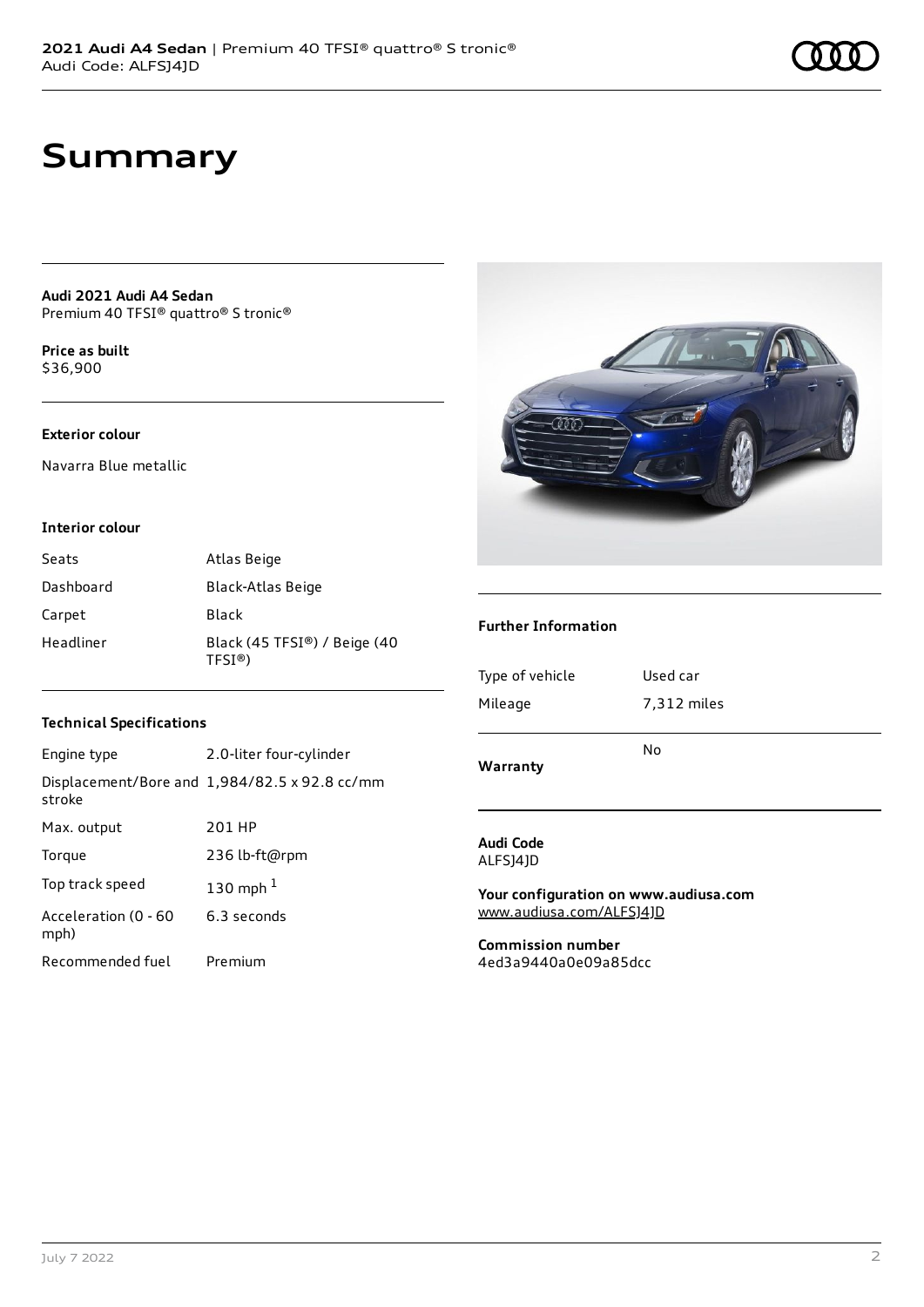# **Equipment**

Navarra Blue metallic

Audi advanced key—keyless start, stop and entry with hands-free trunk release

Power-adjustable, auto-dimming, heated exterior side mirrors with memory

Convenience package

Parking system plus

Audi pre sense® rear

Audi side assist with Rear cross traffic assist and Vehicle exit warning

SiriusXM® with 90-day All Access trial subscription







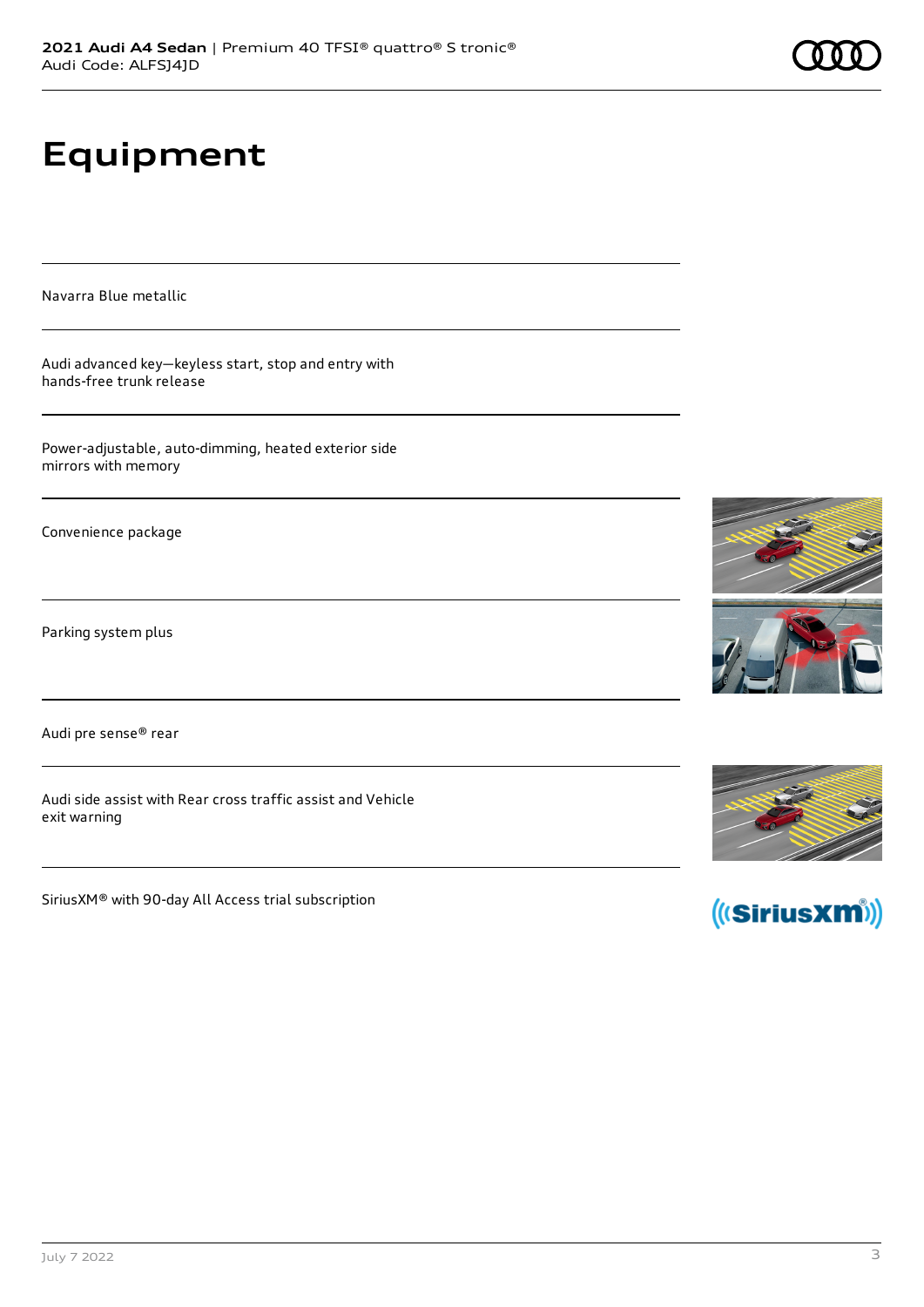| 4UH             | Driver and front passenger dual-stage<br>airbags                                  |
|-----------------|-----------------------------------------------------------------------------------|
| UH1             | Electromechanical parking brake                                                   |
| 8T2             | Cruise control system                                                             |
| VC <sub>2</sub> | Garage door opener (Homelink®)                                                    |
| 6Y <sub>2</sub> | Top speed electronically limited to 130 mph                                       |
| 4H <sub>5</sub> | Electronic child locks                                                            |
| OZ7             | Speed-sensitive electromechanical power<br>steering system                        |
| 7K6             | Tire pressure monitoring system (TPMS)                                            |
| 4X3             | Advanced Airbag Protection System                                                 |
| 3B7             | ISOFIX child seat mounting and Top Tether<br>anchorage point for outer rear seats |

### **Exterior**

| 0PO             | Dual exhaust outlets                               |
|-----------------|----------------------------------------------------|
| 1S1             | Tool kit & car jack                                |
| 1 B A           | Five-link front and rear independent<br>suspension |
| 8EX             | LED headlights                                     |
| HM <sub>2</sub> | 225/50 R17 all-season tires                        |
| 8VM             | LED taillights with dynamic turn signals           |
| 4KC             | Heat-insulating glass for side and rear<br>windows |
| 47B             | Aluminum trim around exterior windows              |
| CH5             | 17" 10-spoke design forged wheels                  |

### **Interior**

QE1 Storage package

| <b>Interior</b> |
|-----------------|
|-----------------|

| 3FE             | Power sunroof                                                                              |
|-----------------|--------------------------------------------------------------------------------------------|
| 7M1             | Aluminum front door sill inlays                                                            |
| 6N)             | Light cloth headliner                                                                      |
| 9AQ             | Three-zone automatic climate control with<br>digital rear display                          |
| 417             | Auto-dimming interior rear view mirror with<br>digital compass and Integrated Toll Module® |
| QQ1             | LED interior lighting (entry, footwell, vanity,<br>door handles, console, ambient)         |
| 6E3             | Folding front center armrest                                                               |
| 4F <sub>2</sub> | Electric tailgate/trunk lid release from inside                                            |
| 5XF             | Driver and front-passenger extendable sun<br>visors with illuminated vanity mirrors        |
| 3NT             | Split-folding rear seatback (40/20/40)                                                     |
| N1F             | Leather seating surfaces                                                                   |
| 4A3             | <b>Heated front seats</b>                                                                  |
| 5MP             | Brown Walnut wood inlay                                                                    |

#### **Infotainment and Driver Assistance**

| 6K8             | Audi pre sense® city                                                                           |
|-----------------|------------------------------------------------------------------------------------------------|
| 2H1             | Audi drive select <sup>®</sup>                                                                 |
| IU1             | Audi smartphone interface                                                                      |
| IW <sub>3</sub> | Audi connect <sup>®</sup> CARE assistance and security<br>services (limited time subscription) |
| KA2             | Rearview camera                                                                                |
| 8G1             | High beam assist                                                                               |
| 9VD             | Audi sound system                                                                              |
| 9S7             | Driver information system with 7" color<br>display                                             |

### **(1/2)**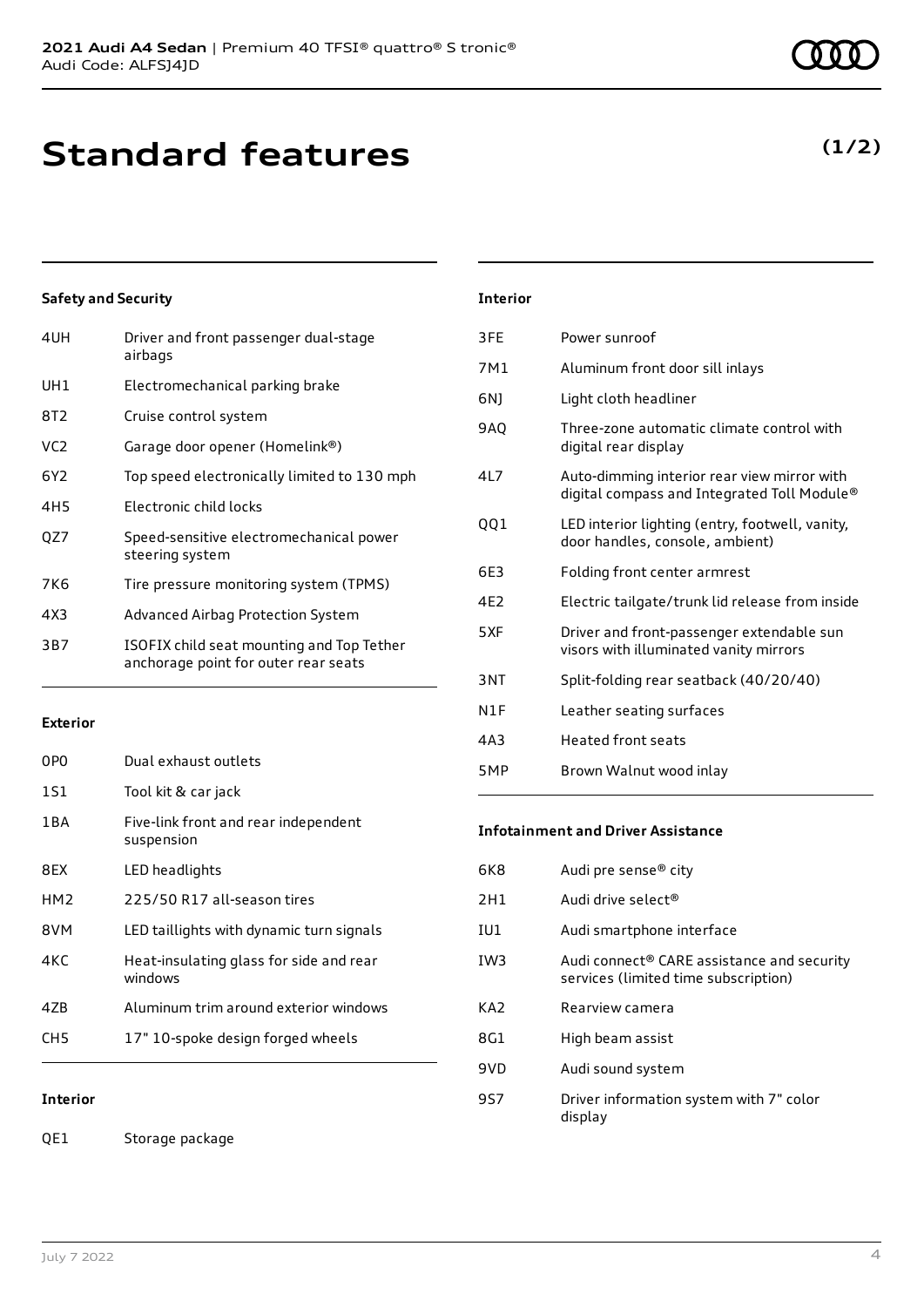**(2/2)**

### **Standard features**

### **Infotainment and Driver Assistance**

- 6I3 Lane departure warning
- 9ZX Preparation for mobile phone (Bluetooth®) with streaming audio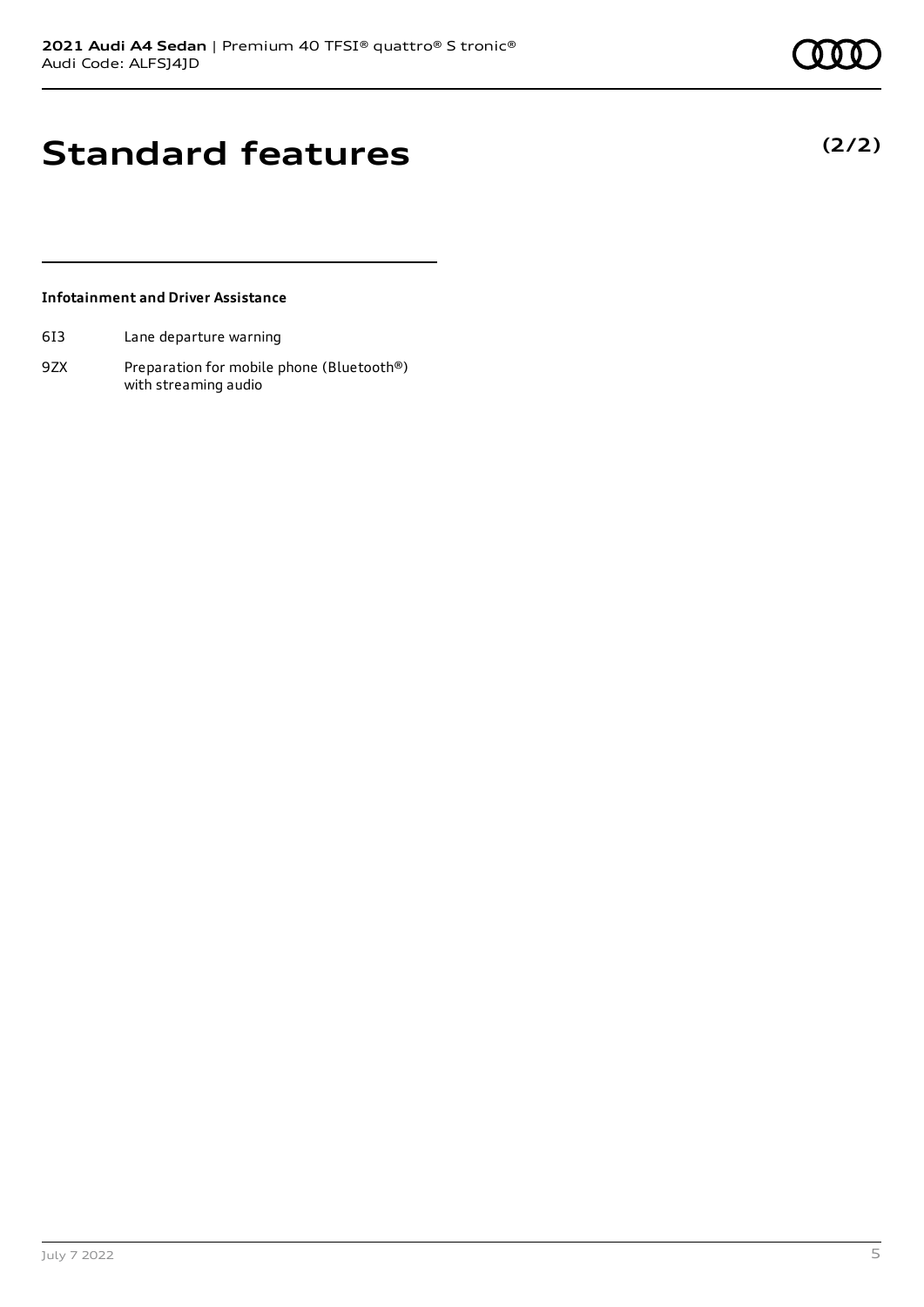### **Dealer remarks**

Located at The Collection Pre-Owned at 1001 NW LeJeune Rd, Miami, FL 33126. Please contact our Pre-Owned Sales Manager, William Pena at 305-476-3050 - wpena@thecollection.com , for more information. The Collection Is Not Responsible For Typographical Errors.

2021 Audi A4 Convenience Package 2.0L TFSI Quattro. Finance as low as 2.99% APR

Convenience Package: Memory for driver's seat Auto-dimming exterior mirrors with memory Alarm system with motion sensor SiriusXM Audi advanced key Audi side assist with pre sense rear Heated steering wheel Parking system plus

BUY AND DRIVE WORRY FREE! Own this CARFAX 1-Owner and Buyback Guarantee Qualified A4 Sedan today, worry free!

VERY LOW MILES! At just 7312 miles, this 2021 Audi provides great value.

KEY FEATURES AND OPTIONS

Comes equipped with: Air Conditioning, Rear Air Conditioning, Sunroof, Bluetooth, Front Heated Seats.

This Audi A4 Sedan also includes Power Driver's Seat, Clock, Climate Control, Power Passenger Seat, Tachometer, Dual Zone Climate Control, Memory Seat Position, Digital Info Center, Cruise Control, Homelink System, Privacy Glass/Tinted Windows, Tilt Steering Wheel, Power Steering, Telescoping Steering Wheel, Steering Radio Controls, Power Locks, Wood Trim, Power Mirrors, Moonroof, Leather Steering Wheel, Leather Shifter, Driver Airbag, ABS Brakes, Fog Lights, Passenger Airbag, Traction Control, Intermittent Wipers, Side Airbags, Dynamic Stability, Keyless Entry, Rear Defogger, AM/FM, Anti-Theft, Sliding Rear Window, Center Arm Rest, Vanity Mirrors, Heated Mirrors, Rear Fog Lamps, Child Proof Door Locks, Daytime Running Lights, Reverse Camera, Side Curtain Airbags, Roll Stability Control, Tire Pressure Monitor, Premium Sound, Carpeted Floor Mats, Overhead Console, HD Radio, Voice Control. Air Conditioning, Climate Control, Dual Zone Climate Control, Cruise Control, Tinted Windows, Power Steering, Power Door Locks, Power Mirrors, Leather Steering Wheel, Leather Shifter, Power Drivers Seat, Power Passenger Seat, Memory Seat Position, Rear Air Conditioning, Wood Trim, Clock, Tachometer, Digital Info Center, Homelink System, Tilt Steering Wheel, Telescoping Steering Wheel, Steering Wheel Radio Controls, Sunroof, Moonroof, Driver Airbag, Passenger Airbag, Side Airbags, Keyless Entry, ABS Brakes, Traction Control, Dynamic Stability, Rear Defogger, Fog Lights, Intermittent Wipers, AM/FM, Anti-Theft, Automatic, Full-Time All-Wheel, Heated Front Bucket Seats -inc: 8-way power front seats with 4-way power lumbar for driver, Driver Seat, Passenger Seat, 40-20-40 Folding Bench Front Facing Fold Forward Seatback Rear Seat, Power Rear Windows, Front Cupholder, Rear Cupholder, Compass, Valet Function, Power Fuel Flap Locking Type, Proximity Key For Push Button Start Only, Remote Releases -Inc: Power Cargo Access, Rear HVAC with Separate Controls, HVAC -inc: Underseat Ducts and Console Ducts, Illuminated Locking Glove Box, Driver Foot Rest, Interior Trim -inc: Genuine Wood Instrument Panel Insert, Full Cloth Headliner, Leatherette Door Trim Insert, Leather/Aluminum Gear Shifter Material, Leather Seating Surfaces, Day-Night Auto-Dimming Rearview Mirror, Driver And Passenger Visor Vanity Mirrors with Driver And Passenger Illumination, Full Floor Console with Covered Storage, Front And Rear Map Lights, Fade-To-Off Interior Lighting, Full Carpet Floor Cov...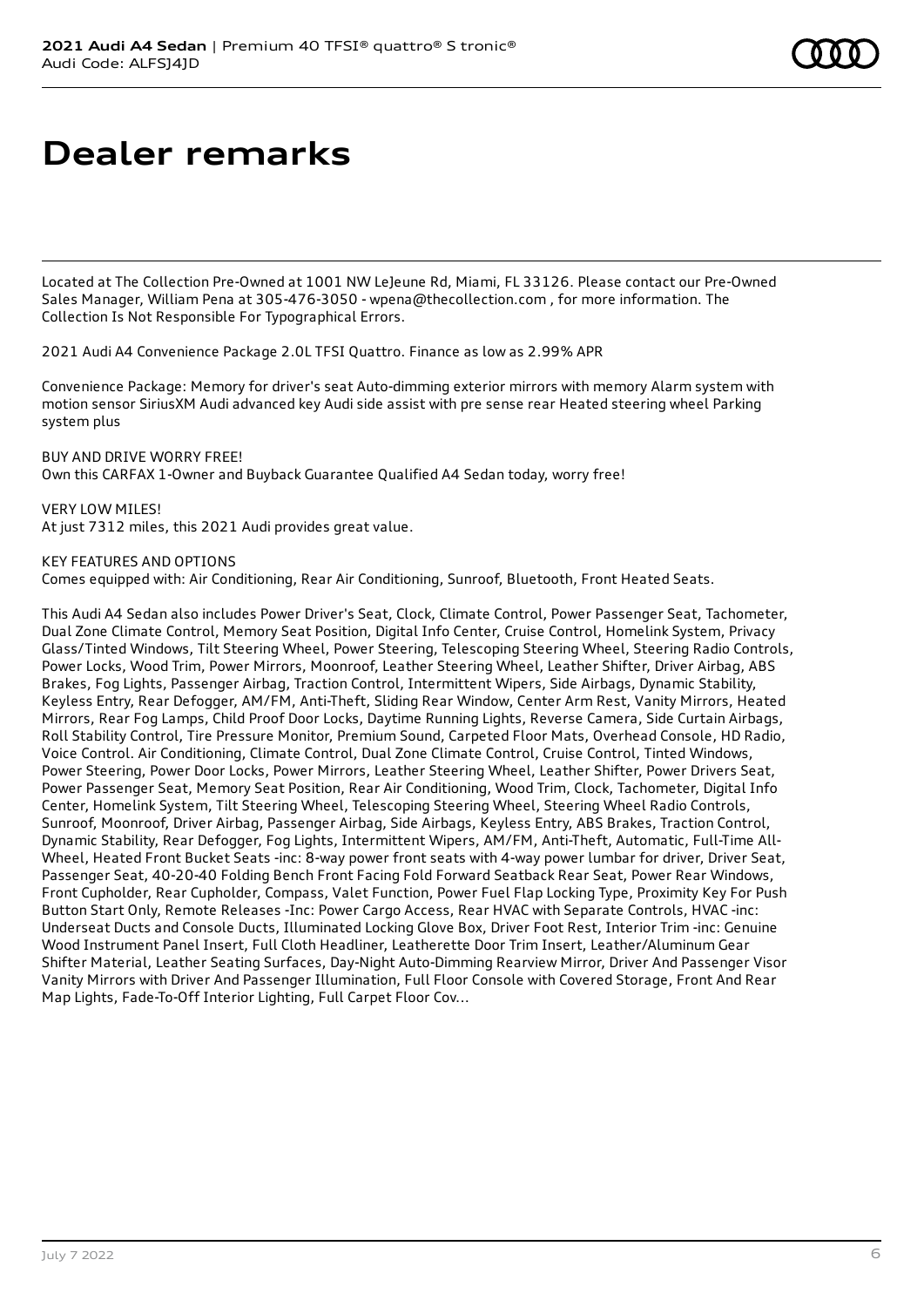# **Technical Specifications**

### **(1/2)**

### **Engineering | Performance**

| Engine type                                 | 2.0-liter four-cylinder                       |
|---------------------------------------------|-----------------------------------------------|
| Power Level                                 | 40                                            |
| Max. output                                 | 201 HP                                        |
| Displacement                                | 2.01                                          |
| Torque                                      | 236 lb-ft@rpm                                 |
| Valvetrain                                  | 16-valve DOHC with Audi valvelift<br>system   |
| Acceleration (0 - 60<br>mph)                | 6.3 seconds                                   |
| Engine block                                | Cast-iron                                     |
| Induction/fuel injection Turbocharged/TFSI® |                                               |
| Cylinder head                               | Aluminum-alloy                                |
| stroke                                      | Displacement/Bore and 1,984/82.5 x 92.8 cc/mm |
| Top track speed <sup>1</sup>                | 130 mph                                       |

| <b>Suspension</b>    |                                                                                                                  |
|----------------------|------------------------------------------------------------------------------------------------------------------|
| Front axle           | Five-link independent suspension                                                                                 |
| Rear axle            | Five-link independent suspension                                                                                 |
| <b>Brakes</b>        |                                                                                                                  |
|                      |                                                                                                                  |
| <b>Front brakes</b>  | 12.4 (ventilated disc) in                                                                                        |
| Rear brakes          | 11.8 (solid disc) in                                                                                             |
| Parking brake        | Electromechanical                                                                                                |
| <b>Body</b>          |                                                                                                                  |
| Material             | Lightweight construction<br>technology - multi-material body<br>construction (steel and aluminum<br>composition) |
| Corrosion protection | Multi-step anti-corrosion protection                                                                             |
|                      |                                                                                                                  |

### **Transmission | Drivetrain**

| Drivetrain type | quattro <sup>®</sup> with ultra technology                    |
|-----------------|---------------------------------------------------------------|
| Transmission    | Seven-speed S tronic <sup>®</sup> dual-clutch<br>transmission |

#### **Warranty | Maintenance**

| Warranty | 4-year/50,000-mile Audi New |
|----------|-----------------------------|
|          | Vehicle Limited Warranty    |

#### **Steering**

| Steering type                              | Speed-sensitive electromechanical<br>power steering system |
|--------------------------------------------|------------------------------------------------------------|
| Turning diameter, curb- 38.1 ft<br>to-curb |                                                            |
| Steering ratio                             | 15.9:1                                                     |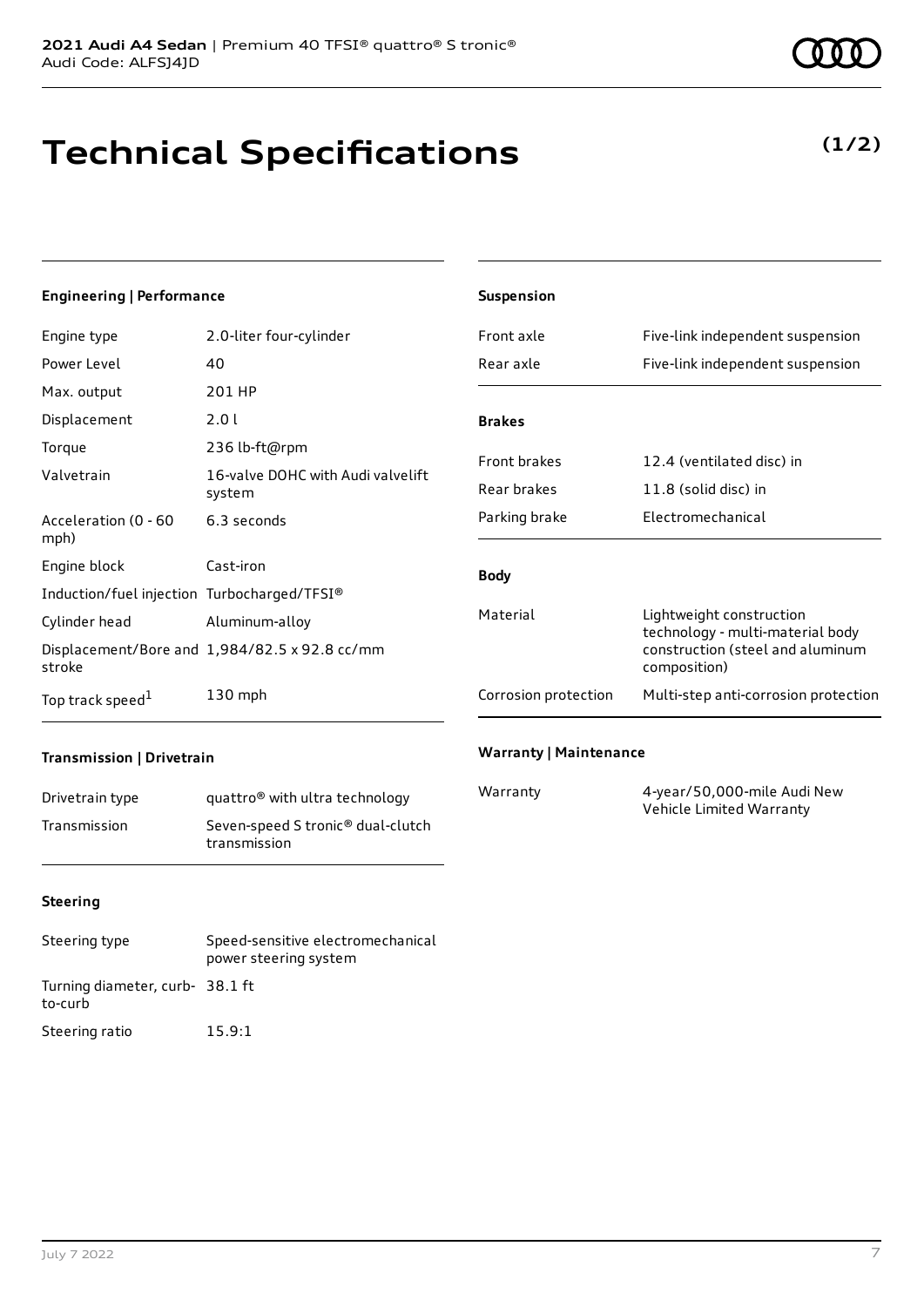# **Technical Specifications**

#### **Exterior Measurements**

| Height                           | 56.2 in  |
|----------------------------------|----------|
| Overall width without<br>mirrors | 72.7 in  |
| Length                           | 187.5 in |
| Wheelbase                        | 111.0 in |
| Drag coefficient                 | 0.28 Cw  |
| Overall width with<br>mirrors    | 79.6 in  |
| Track rear                       | 61.2 in  |
| <b>Track front</b>               | 61.9 in  |
| Curb weight                      | 3,417 lb |

#### **Interior measurements**

| Seating capacity                          | 5                     |
|-------------------------------------------|-----------------------|
| Shoulder room, rear                       | 54.5 in               |
| Head room with front<br>sunroof           | 37.3 in               |
| Leg room, rear                            | 35.7 in               |
| Shoulder room, front                      | 55.9 in               |
| Head room with rear<br>sunroof            | 37.4 in               |
| Leg room, front                           | $41.3$ in             |
| Cargo volume, rear<br>seatbacks up/folded | $12.0/-$ cu ft, cu ft |

**(2/2)**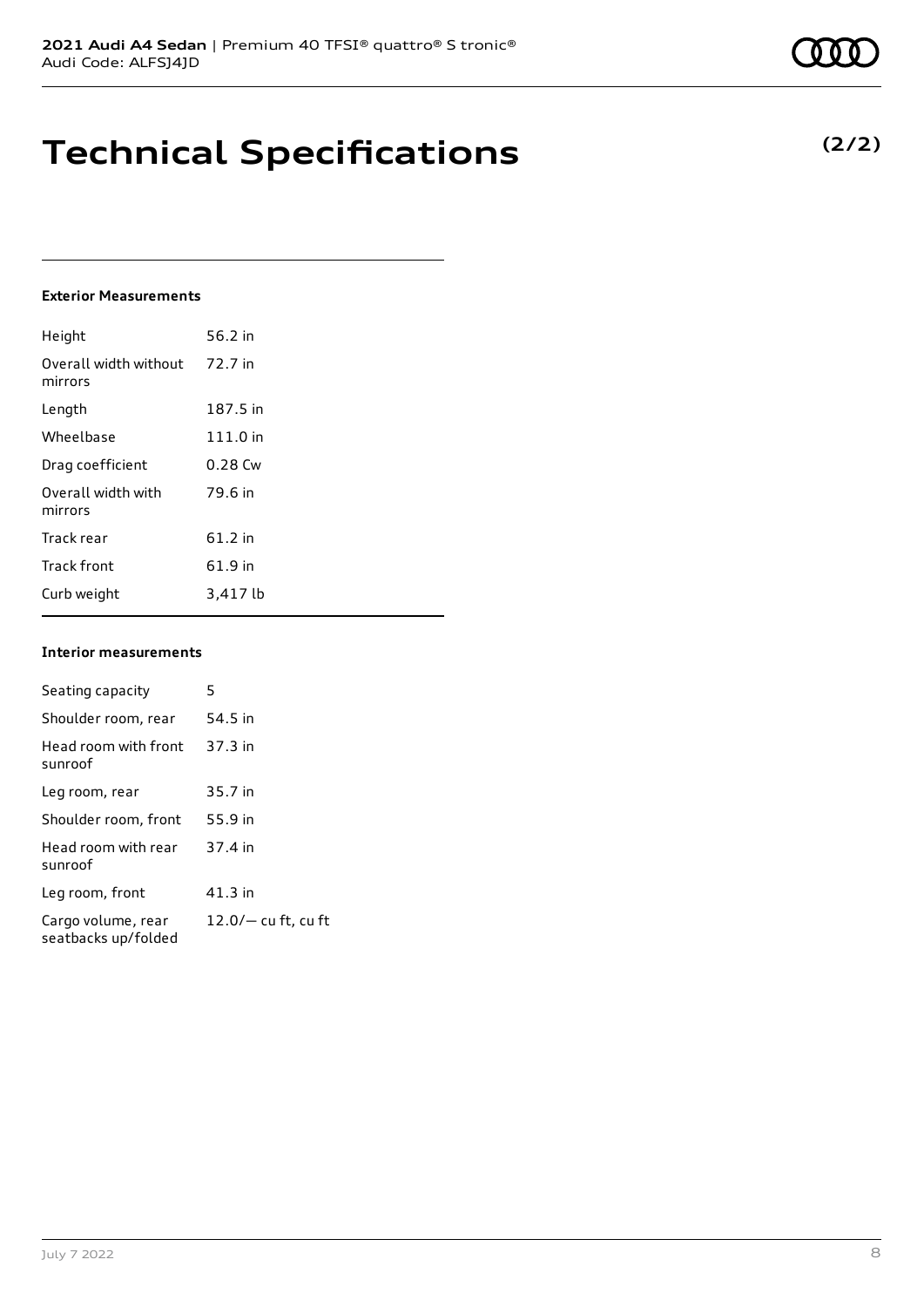### **Consumption- and emission**

### **Consumption by NEDC**

| urban       | $25$ mpg |
|-------------|----------|
| extra-urban | 34 mpg   |
| combined    | 28 mpg   |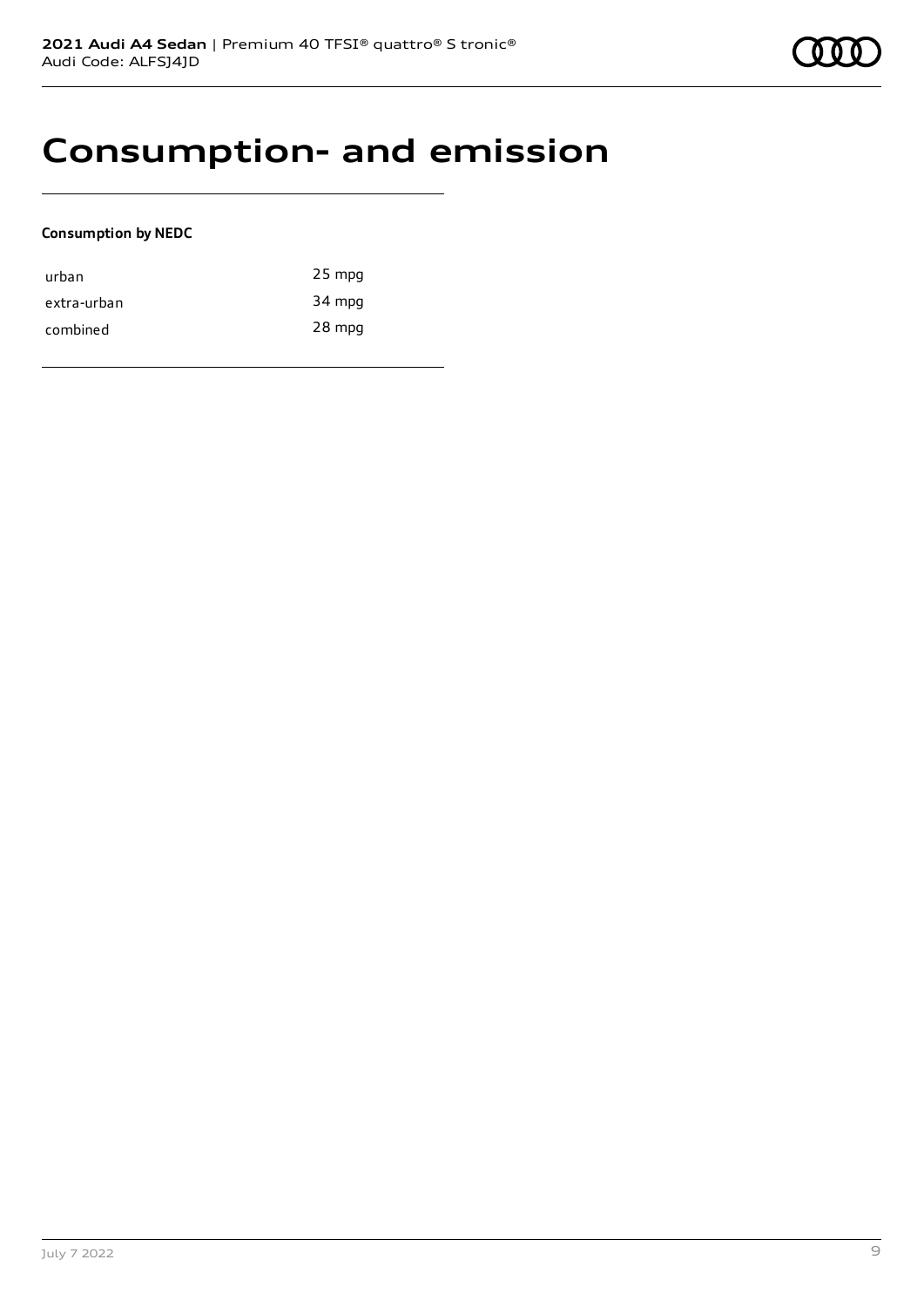

### **Contact**

Dealer **The Collection Audi**

200 Bird Rd 33146 Coral Gables FL

Phone: +13054445555 FAX: 7869245511

www: [https://www.thecollectionaudimiami.com](https://www.thecollectionaudimiami.com/)